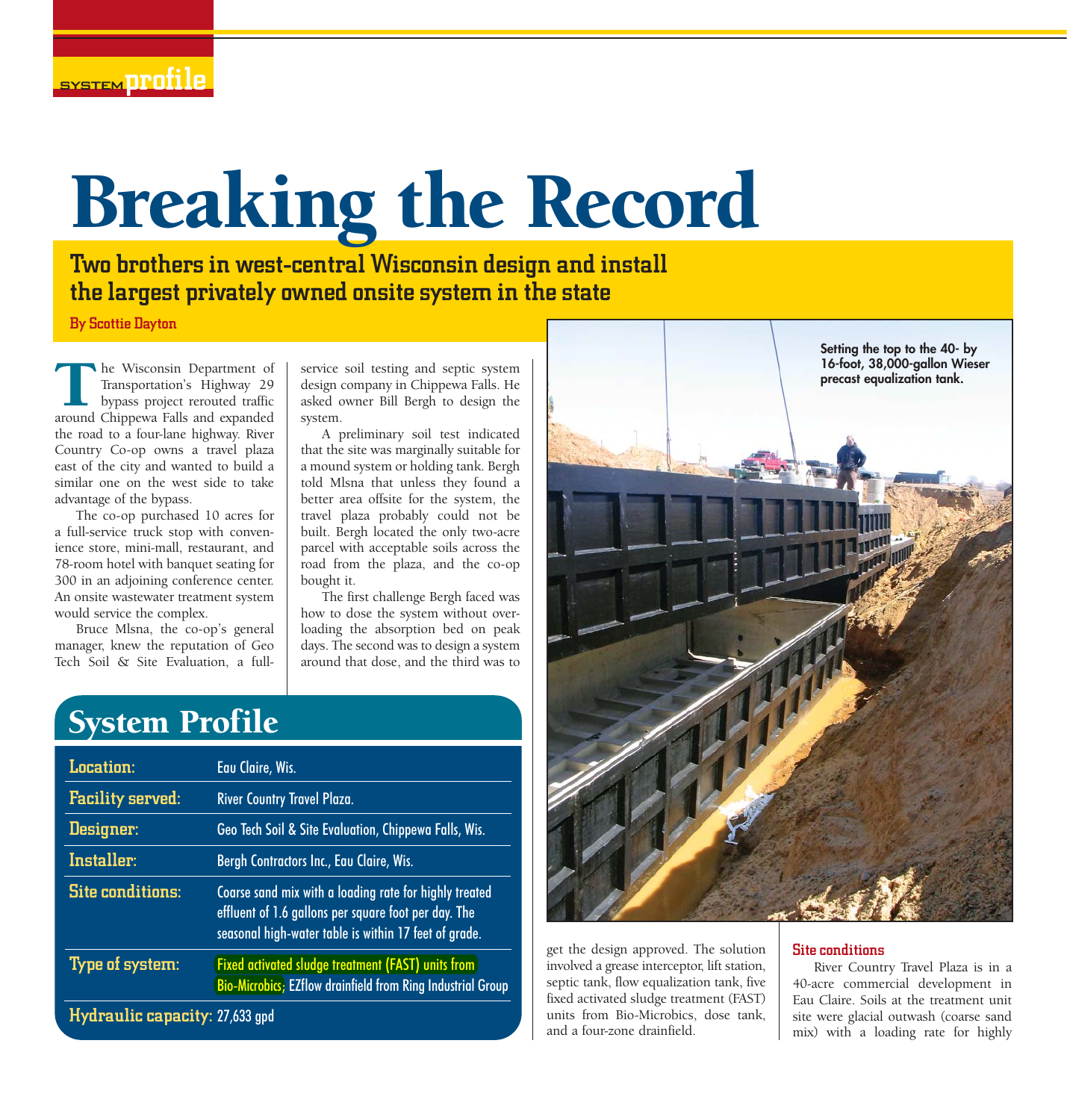treated effluent of 1.6 gallons per square foot per day. The land slopes less than 2 percent, and the seasonal high water table is within 17 feet of grade.

#### System components

Bergh designed the system to handle 27,633 gpd. Its major components are:

- 8,000-gallon, four-compartment grease interceptor tank, next to the restaurant. (All tanks concrete; made by Wieser Concrete Products Inc., Maiden Rock, Wis.)
- 12,000-gallon lift station with two 3/4-hp sewage ejector pumps from ITT/Goulds Pumps, Seneca Falls, N.Y. (All pumps single phase and on current sensors.)
- 10,000-gallon, single-compartment septic tank.
- 38,000-gallon, single-compartment flow equalization tank with two 1/2-hp Goulds pumps.

"The biggest reason for the four zones was that it allowed us to keep our pump sizes down." — Bill Bergh

- Five 10,000-gallon tanks containing 9.0 HighStrength FAST aerobic treatment units from Bio-Microbics, Shawnee, Kan.
- 12,000-gallon, single-compartment dose tank with four 1/2-hp high-head pumps from Orenco Systems Inc., Sutherlin, Ore. (Each pump outlet has an STF-100 effluent filter from Sim/Tech Filters Inc., Boyne City, Mich.
- 1,056 1203H-10 EZflow units from Ring Industrial Group, Oakland, Tenn.
- $\bullet$  10,560 feet of 1 1/4-inch Schedule 40 PVC distribution laterals inside the EZflow units.
- VeriComm telemetry control panel from Orenco.

#### System operation

A 6-inch, high-strength PVC line runs from the kitchen to the grease interceptor, which discharges into an



8-inch, 11-foot-deep, 3034 PVC sanitary sewer. Six-inch PVC lines carry domestic-strength waste from the hotel and convenience store washrooms to the sewer. It drains to the lift station.

"We wanted to limit the amount of excavation required to set the large tanks," says Bergh. "The lift station produced the required elevation to bring the discharge pipe level with the top of the septic tank."

Effluent gravity-flows from the septic tank into the flow equalization tank, installed to handle surge flows.  $\overline{A}$ five-way splitter valve distributes the effluent equally to each FAST unit. The pumps alternate and run for 5.7 minutes every 45 minutes, delivering 512.5 gallons (one percent of design flow to each FAST unit).

Currently, none of the effluent is recirculated to the equalization tank because nitrogen levels meet Department of Natural Resources standards. The system has a recirculation valve should the need arise.

Effluent gravity flows into the dose tank, where each pump is responsible for one of the four drainfield zones (total drainfield footprint is 240 by 880 feet). Each zone has six cells, dosed independently via a multi-zone valve. The pumps operate in sequence. It takes 25 doses before the system returns to a particular cell.



**At left, the lid of the equalization tank in the foreground and the five 9,000-gallon treatment tanks, each with a 9.0 FAST unit, in the background. Below, Bill Bergh with the Orenco control panel.**